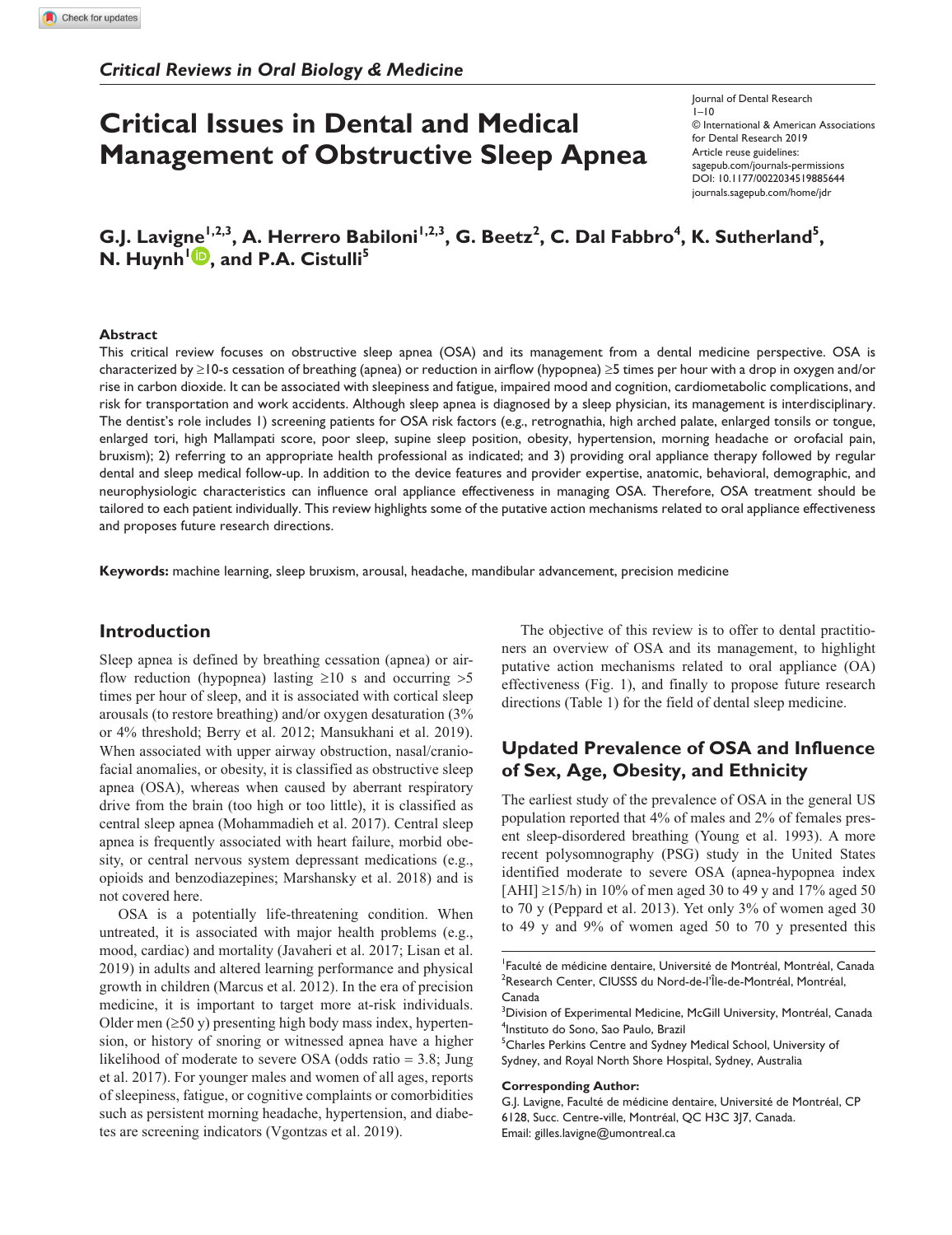

Figure 1. Vulnerability factors associated with obstructive sleep apnea, with variable dominance according to subject traits and examples of therapeutic targets (not exclusive to each factor). CBT, cognitive behavioral therapy; CPAP, continuous positive airway pressure; OA, oral appliance; TMS, transcranial magnetic stimulation.

severity level. Females tend to be protected from sleep apnea until menopause, at which time the prevalence rises with complaints of poor sleep quality (Eichling and Sahni 2005; Peppard et al. 2013; Valiensi et al. 2019). Thus, postmenopausal women present 3- to 6-times higher OSA prevalence (Heinzer et al. 2015; Matsumoto and Chin 2019).

Obesity is another critical influential factor for OSA onset and prevalence. A recent cluster analysis by the Sleep Apnea Global Interdisciplinary Consortium of self-reported OSArelated complaints from 6 countries (including Asian, Caucasian, and South America subjects) confirmed that midage (44.6 to 54.5 y) and obesity are dominant risks, although differences in demographics and AHI were observed (Keenan et al. 2018). However, prevalence across countries should be compared with caution due to ethnic and environmental variations. The Sleep Apnea Global Interdisciplinary Consortium study indicates that although weight gain does not significantly worsen OSA in African Americans, a slight weight gain in Asians and South Americans strongly influences OSA severity, with Caucasians somewhere in the middle (Sutherland, Keenan, et al. 2019). Obesity, albeit a risk factor, does not explain everything, as thin individuals may also present OSA, which could be related to other at-risk phenotypes (see Putative Action Mechanisms of OAs and Other Therapeutic Devices; Fig. 1).

Notably, OSA prevalence has risen over the last 2 decades, by 14% and 55%, depending on age and sex (Young and Peppard 2000; Peppard et al. 2013). Thus, patients with OSA

are generally older and predominantly male. However, these results must be interpreted with caution because the rise could be explained by greater public awareness of OSA-related health risks, more accessible diagnosis, more women presenting OSA, and rising obesity (Benjafield et al. 2019). Additionally, the variability in prevalence rates may depend on the tools used (questionnaire or PSG data) and the cutoffs for case definition ( $\geq$ 5 or  $\geq$ 15 AHI or 3% or 4% hypoxia). For example, the American Academy of Sleep Medicine modified its criteria in 2012: oxygen desaturation was reduced from 4% to 3%, resulting in a 12.5% rise in "captured" cases (Heinzer et al. 2015; Won et al. 2018; Mansukhani et al. 2019).

# **Other Risk Factors: Craniofacial and Oropharyngeal Characteristics, Lifestyle Habits, and Sleep Variables**

Recently, anatomic and physiologic phenotypes have been identified as critical variables for treatment choice and success (Eckert et al. 2013; Eckert 2018; Sutherland, Lee, et al. 2018). Clinical craniofacial and oropharyngeal characteristics associated with OSA risk include large neck, retrognathia/retracted mandible and maxilla, narrow and deep palate, long soft palate, and large adenoids.

However, some common clinical beliefs should be clarified with stronger methods. An example is the widespread dogma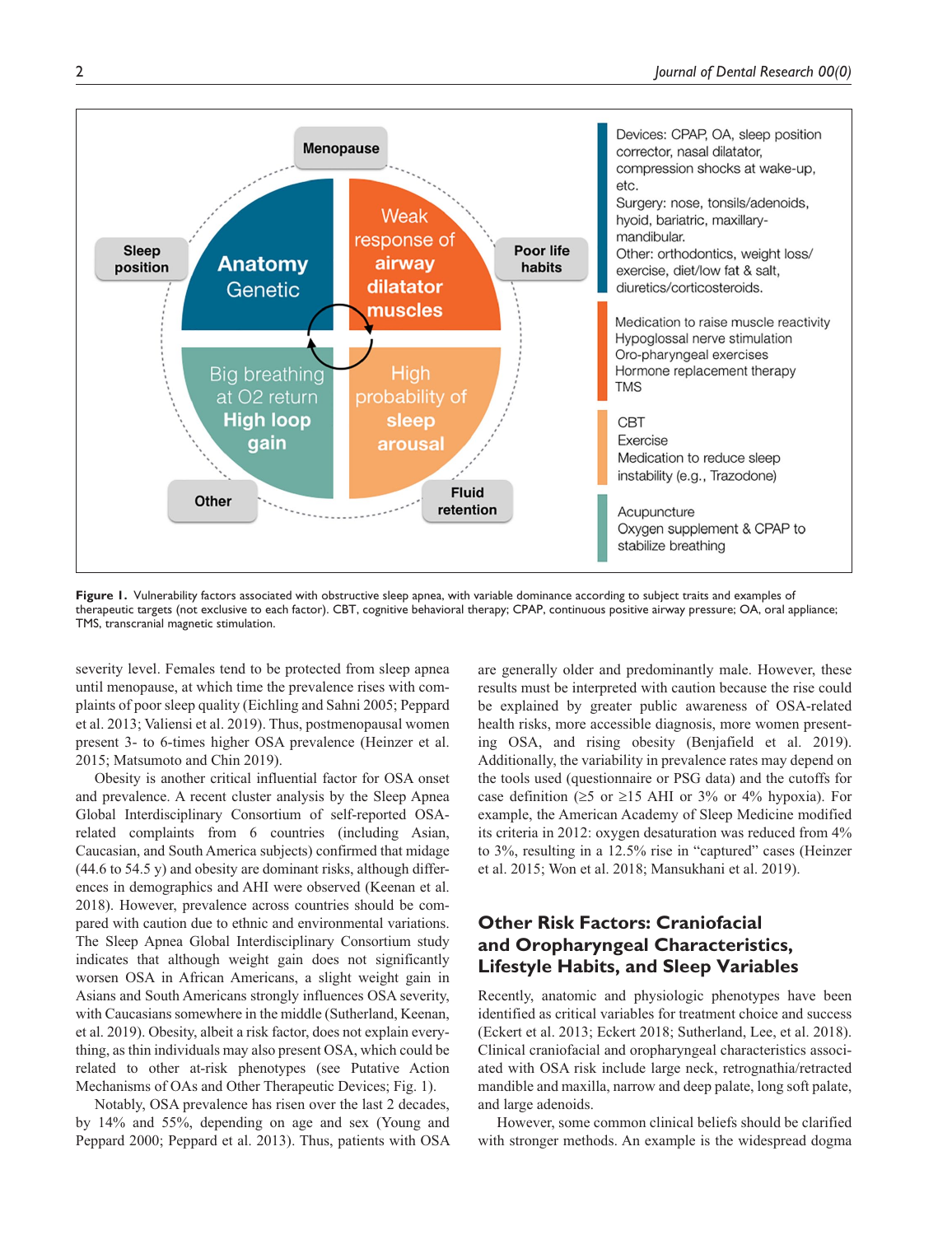**Table 1.** Critical Research Issues to Improve OSA Management (Diagnosis and Treatment) in the Era of Precision Medicine.

Prevalence studies to better assess the influence of tools (questionnaires, polysomnography) and cutoffs for case definition based on calculated prevalence and consensual evidence-based standards.

Revisit the strength of commonly accepted clinical affirmations of risk factors, such as retrognathia, ethnicity, and other variables as causes or aggravating factors.

AHI and RDI are not unequivocal OSA markers, and there is a need to derive better markers of disease burden.

Development of causality markers, outcome predictors, and treatment success predictors.

Deeper exploration of OA and CPAP mechanisms, which are not fully understood.

OSA trait stability across time is unclear.

Develop data collections based on large sample sizes to improve the understanding of OSA phenotypes, causes, and mechanisms as well as diagnosis accuracy and treatment efficacy.

AHI, apnea-hypopnea index; CPAP, continuous positive airway pressure; OA, oral appliance; OSA, obstructive sleep apnea; RDI, respiratory disturbance index.

that Asians more frequently present mandibular retrognathia and that more obesity is present in African Americans and South Americans in relation to OSA risks. With research-based evidences, such notions have to be revisited (Okubo et al. 2006; Sutherland et al. 2012; Sutherland, Keenan, et al. 2019). Another craniofacial developmental study challenged the frequent finding that dominant retrognathia is a risk factor for OSA in Caucasians. A similar range of retrognathia (around 20%) was observed among Caucasians, Chinese, and Latinos, with rates lower in African Americans and higher in White individuals and Brazilians (Joshi et al. 2014). Thus, retrognathia may contribute, but whether it is a concomitant characteristic or a cause of OSA onset or aggravation remains to be demonstrated.

Some behavioral habits or lifestyle factors may also contribute to OSA risk, including smoking, alcohol, sedentary lifestyle, sleep position, fatty meals, and late-evening eating habits (Trakada et al. 2014; Heinzer et al. 2018; Lopes et al. 2019). Some central nervous system depressant substances or medications (e.g., alcohol, opioids, benzodiazepines) may increase the OSA risk (Kolla et al. 2018; Marshansky et al. 2018). Moreover, fatigue should be considered a possible contributory factor (Kim et al. 2017; Rizzo et al. 2018). Regarding sleep position, more patients with OSA tend to spend a majority of their sleeping time in a supine position, which aggravates AHI: up to 75% of patients with OSA versus 50% of the general population sleep predominantly in a supine position (Heinzer et al. 2018).

There is no current consensus on the dominant role of numerous anatomic and physiologic phenotype variables or traits (see Putative Action Mechanisms of OAs and Other Therapeutic Devices) that could help explain OSA mechanisms or treatment efficacy. In the era of precision medicine and artificial intelligence, we need to 1) develop clinical data collection consortiums to characterize specific OSA phenotypes and 2) develop algorithms (adjusted for ethnic, sex, and other variables) to improve OSA management, diagnosis, and treatment (Cistulli and Sutherland 2019).

# **OSA Management: Diagnosis, Treatment, and Follow-up**

OSA is typically categorized as mild, moderate, or severe based on the AHI (i.e., the number of breathing disturbances per hour of sleep). Diagnosis is made by a sleep physician with

the help of PSG when indicated. Today, the respiratory disturbance index is frequently used, as it incorporates other events called *respiratory effort-related arousals*. The search for a global predictive index to provide a more informative assessment of treatment effectiveness and morbidity/mortality risk as compared with the AHI remains an open research issue, which requires caution in data interpretation. Therefore, because neither the AHI nor the respiratory disturbance index is an unequivocal marker of OSA risk, clinicians should perform a global health assessment when managing sleep apnea.

Although OSA and other sleep-disordered breathing conditions are generally diagnosed by a sleep physician, OSA is managed by an interdisciplinary team through respectful interprofessional collaboration (see Fig. 2; Ramar et al. 2015). Specifically, the sleep physician assesses medication and alcohol use, exercise level, and the presence of relevant conditions, such as obesity, depression or anxiety, diabetes, hypertension, and metabolic syndrome. The sleep physician then refers the patients for medically supervised sleep testing and recommends treatments based on medical condition and test results. Currently, the continuous positive airway pressure (CPAP) device, which acts to improve oropharyngeal patency during sleep, remains the standard of care to manage sleep apnea.

Armed with higher education or OSA awareness (also called collective social bias) and guided by the sleep physician, today's patients are more apt to choose their treatment according to their individual degree of acceptance and willingness to collaborate and according to the severity of the condition and the presence of comorbidity. This approach is widely known as *patient partnership/patient centered*. Although most sleep clinics tend to offer the most efficacious treatment first, with CPAP being the choice for more severe cases (Nakai et al. 2018), outcomes may differ when patients can make their own choice. In a comparative crossover trial, when patients were allowed to select between CPAP and OA over 1-mo use, 51% preferred OA, 23% liked CPAP, 21% liked both, and about 5% liked neither (Phillips et al. 2013). This study is under replication by Almeida and Huynh in Canada (ClinicalTrials.gov NCT02242617) over a longer period and with a monitoring chip to confirm OA use (Vanderveken et al. 2013; Gjerde et al. 2018). Generally, clinicians should consider variables that are known to contribute to treatment adherence and compliance, including patient preference, expectations, and lifestyle (Almeida et al. 2013).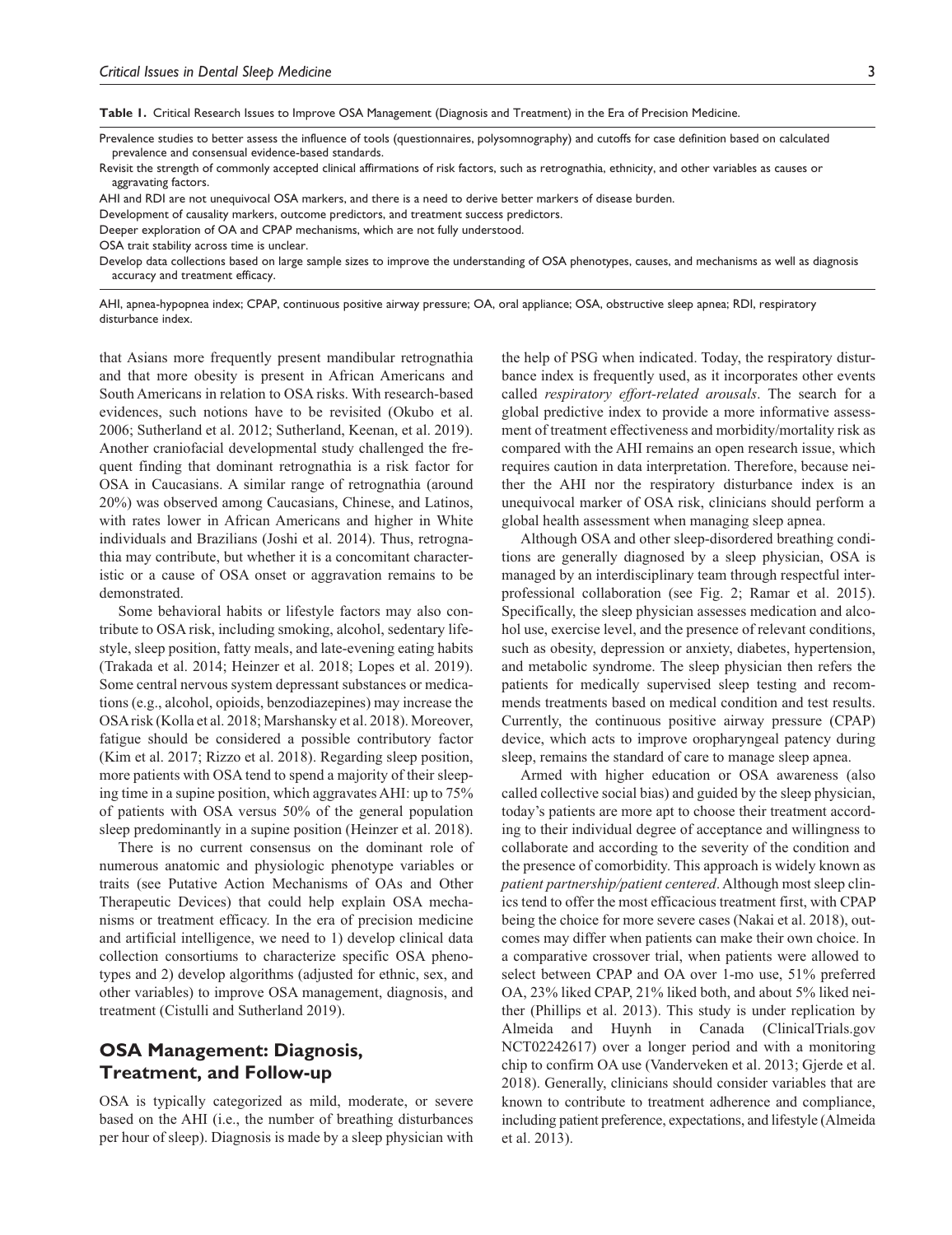The main role of the dental sleep medicine dentist is to screen for OSA risk factors, provide sleep hygiene and health advice for preventive management, deliver OA treatment when recommended, and refer patients to the sleep physician for objective assessment of successful titration. It would be imprudent to provide treatment in the absence of sleep medicine expertise. When managing sleep bruxism and temporomandibular disorder/pain, dentists should rule out other conditions, such as insomnia, headache, or gastroesophageal reflux disorders that are concomitant with OSA (see Fig. 2; Ramar et al. 2015; Almoznino et al.



**Figure 2.** Proposed clinical algorithm for dental management (according to obstructive sleep apnea [OSA] severity). CBT, cognitive behavioral therapy; CPAP, continuous positive airway pressure; ENT, ear, nose, and throat; OA, oral appliance; TMS, transcranial magnetic stimulation.

"Solo practitioner" OSA management is no longer realistic due to the high burden of disease in the general population. Thus, OSA prevalence is rising with increasing obesity and other lifestyle factors (Peppard et al. 2013; Heinzer et al. 2015; Phillips et al. 2015). New interdisciplinary care models are required to efficiently and cost-effectively address the OSA burden. Interprofessional collaboration is essentially a teamwork approach that pools the expertise of diverse specialists: family physicians and dentists to screen and monitor health changes, sleep specialists to perform medically supervised sleep treatments, respiratory therapists to provide CPAP treatment, dental sleep medicine–qualified dentists to manage OA, speech and physical therapists to recommend oropharyngeal exercises, dieticians to implement nutrition programs, and psychologists to conduct cognitive behavioral therapy (Table 2). In addition, nose and upper airway/maxillary-mandibular deficiencies are corrected by otorhinolaryngology and maxillofacial surgeons and obesity by bariatric surgeons. Hence, there are no stand-alone treatments for OSA (Almoznino et al. 2017; Lorenzi-Filho et al. 2017; Schwartz et al. 2018; Sarkissian et al. 2019).

In this review, OSA treatments are classified into 2 main groups (see Fig. 2). The first line comprises a range of socalled active treatments that are self-applied by patients. The second line is divided into 2 categories: 1) noninvasive (general and specific oropharyngeal exercises, CPAP, OA, diet control, and cognitive and behavioral therapy) and 2) invasive (nose surgery, upper airway surgery, maxillary/mandibular surgery, bariatric surgery for obesity, and hypoglossal nerve stimulation in more severe cases).

2017). In children, attention should be paid to parental reports of bedwetting, inattention or hyperactive behavior, regular sleep sweating, and recurrent ear infection, with anatomic observations of narrow jaw, deep palate, retrognathia, or enlarged tonsils. Full OSA management in children includes otorhinolaryngologic examination for nasal and pharyngeal obstruction, speech therapy, and orth-

odontic/palatal expansion. CPAP or OA is rarely used due to the side effects on craniofacial growth (Marcus et al. 2012).

### *OA versus CPAP*

The OA, also called a *mandibular advancement appliance/ device*, is an appliance that passively and mechanically prevents closure of the upper airway by protruding the lower jaw and probably acting as a mandibular and tongue retainer. It is usually made of acrylic or nylon and is adjusted to fit on the patient's upper and lower teeth. It can be either monoblock (no mandible freedom) or biblock (allowing some freedom of movement). The OA is usually the second treatment choice after CPAP, being recommended for mild to moderate OSA and as an alternative for severe OSA when the CPAP cannot be tolerated (Ramar et al. 2015; Gjerde et al. 2016). Prior to its use, the dentist should assess the feasibility of OA treatment by evaluating possible contraindications, such as periodontal damage, presence of decay, or poor oral hygiene, and performing necessary dental treatments before OA insertion. Occlusal changes and exacerbations of temporomandibular joint disorders should be considered and discussed with the patient as well (Marklund 2019).

The benefits for cognition and health, such as improved blood pressure and reduced mortality, are relatively equipotent over time for CPAP and OA (Anandam et al. 2013; White and Shafazand 2013; Dal-Fabbro et al. 2014; de Vries et al. 2018; Schwartz et al. 2018). One possible explanation for the similar effectiveness is that OA tends to be used for longer sleep periods as compared with CPAP, according to the mean disease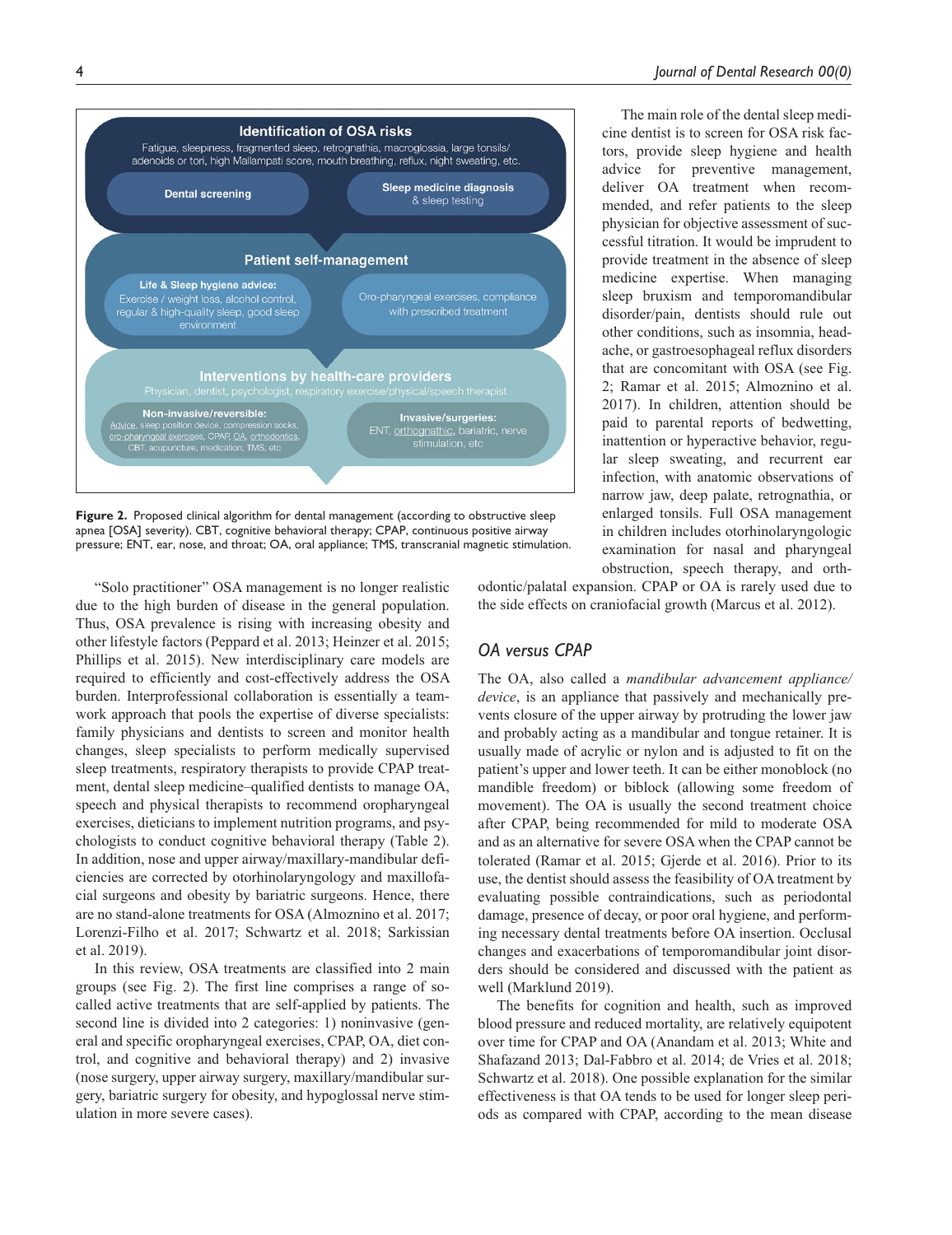**Table 2.** Route of OSA Treatment via an Interprofessional Management Approach.

- 1 Behavioral approaches, such as advice on diet and sleep hygiene. Correction/modification of poor sleep habits, beliefs, and misinformation. Improved sleep environment. Low to moderate evidence but clinically intuitive. Note: Cognitive behavioral therapy, performed by a trained professional to improve sleep quality, is a recognized approach. It is also available online for first-line treatment, with no direct professional supervision.
- 2 With medical recommendation, alternative approaches, such as sleep-positioning devices to correct frequently reported supine sleep habits and/ or compression socks to reduce lower limb fluid retention, frequently reported as swollen or painful legs. Moderate evidence; needs medical collaboration.
- 3 Oral appliances and orthodontic treatment. Moderate evidence, acceptable compliance, used for most of the sleep duration. Some patients with mild OSA may be nonresponders.
- 4 If the clinician has the training, acupuncture to improve breathing and sleep quality. Moderate evidence, probably a responder- and beliefs-related option.
- 5 Collaborative dental and medical follow-up is mandatory.

OSA, obstructive sleep apnea.

alleviation concept (Vanderveken et al. 2013). OA is used for about 6 h per night versus about 4 to 5 h for CPAP (Phillips et al. 2013; Vanderveken et al. 2013; Nadal et al. 2018; Schwartz et al. 2018). It can be hypothesized that when patients wake in the middle of the night (to urinate or other reason), they may not reuse their CPAP, leaving more than half of the sleep period without treatment (Varga and Mokhlesi 2019). Moreover, latenight sleep is characterized by a dominance of REM sleep, a critical period thought to increase the OSA health risk (Mokhlesi et al. 2014; Varga and Mokhlesi 2019).

It should be acknowledged that neither CPAP nor OA is 100% effective: most patients show 50% to 70% reduction in AHI, while others derive less benefit. Patients with mild to moderate cases are more responsive to OA, and those with moderate to severe cases are more responsive to CPAP. About 5% to 15% of individuals cannot tolerate CPAP or OA due to many factors, including discomfort, mask claustrophobia, perception of no great benefit, face/tooth/joint pain, nose or oral dryness, and inelegance in front of sleep partner. A major OA issue is the lack of solid data on biological or demographic factors to assess and predict treatment outcomes. However, more sophisticated and promising methods are in development, such as drug-induced sleep endoscopy and remotely controlled mandibular protrusion, used for OA titration during sleep to determine the optimal mandible position and airway patency (Cunha et al. 2017; Remmers et al. 2017; Sutherland et al. 2017; Huntley et al. 2018; Op de Beeck et al. 2019).

#### *Complementary Management*

If the medical sleep study confirms OSA in a dominant supine position, positional therapy, such as a lower back cushion (e.g., Zzoma) or electronic device (e.g., Night Shift or Nightbalance), may be used alone in mild cases or in addition to CPAP or OA (Benoist et al. 2017; de Ruiter et al. 2018; Levendowski et al. 2018). Such cases require the input of a sleep physician.

In specific cases with lower limb fluid retention, some sleep physicians also recommend that compression socks be worn below the knee during the day (Perger et al. 2018). This is based on another putative mechanism associated with OSA exacerbation, whereby supine fluid accumulation in the neck compresses the upper airway and increases OSA likelihood (White et al. 2015; Perger et al. 2018). For some patients, referral to acupuncture may be a valid adjunct option (Lv et al. 2016).

These complementary therapies for OSA can be used as bior cotherapy with CPAP and OA, with the caveat that they are supported by low to modest evidence. Pharmacologic innovations—for example, medications to improve muscle tone (e.g., noradrenergic and antimuscarinic agents) and to reduce arousal (e.g., trazodone) or inflammation (e.g., corticosteroids; Eckert et al. 2014; Taranto-Montemurro et al. 2019) and new techniques, such transcranial magnetic stimulation, are not part of the dentist's toolkit but may be in the future (Herrero Babiloni et al. 2018; Cistulli and Hedner 2019).

#### *Follow-up*

Dental follow-ups for OA are initially at 2 to 4 wk, then at 6 and 12 mo, and then annually. The objective is to assess comfort, efficacy, side effects (e.g., tooth displacement, temporomandibular complaints, tooth clenching or grinding with headache or pain exacerbation), and subjective response/benefit to treatment. When clinical impression of successful titration is obtained (improvement of patient symptomatology), referral to the sleep physician to evaluate improvement of objective indexes through PSG or home sleep test should be done. Improvement of subjective symptoms, such as fatigue or sleepiness, may reflect a more stable sleep architecture but do not necessarily indicate an improvement of apnea and oxygen desaturation, which are considered the cause of OSA's resultant comorbidities. Thus, repeating PSG studies while undergoing treatment is essential. Additionally, medical sleep follow-up is recommended after 1 y and sooner if nonresponse, perceived nonbenefit, or medical events are reported. Symptoms of nonresponse to OA include persistent fatigue or night sweating, morning headache, sleepiness, and snoring or bruxism sounds. Dentists should also inquire about OA discomfort in the gingival and dental tissues, lack of motivation, salivation issues, supine sleep position, lingual tonsils, excessive or too little mandibular titration (some cases may require remotely controlled mandibular protrusion testing during sleep to find the optimal OA forward position; Remmers et al. 2017;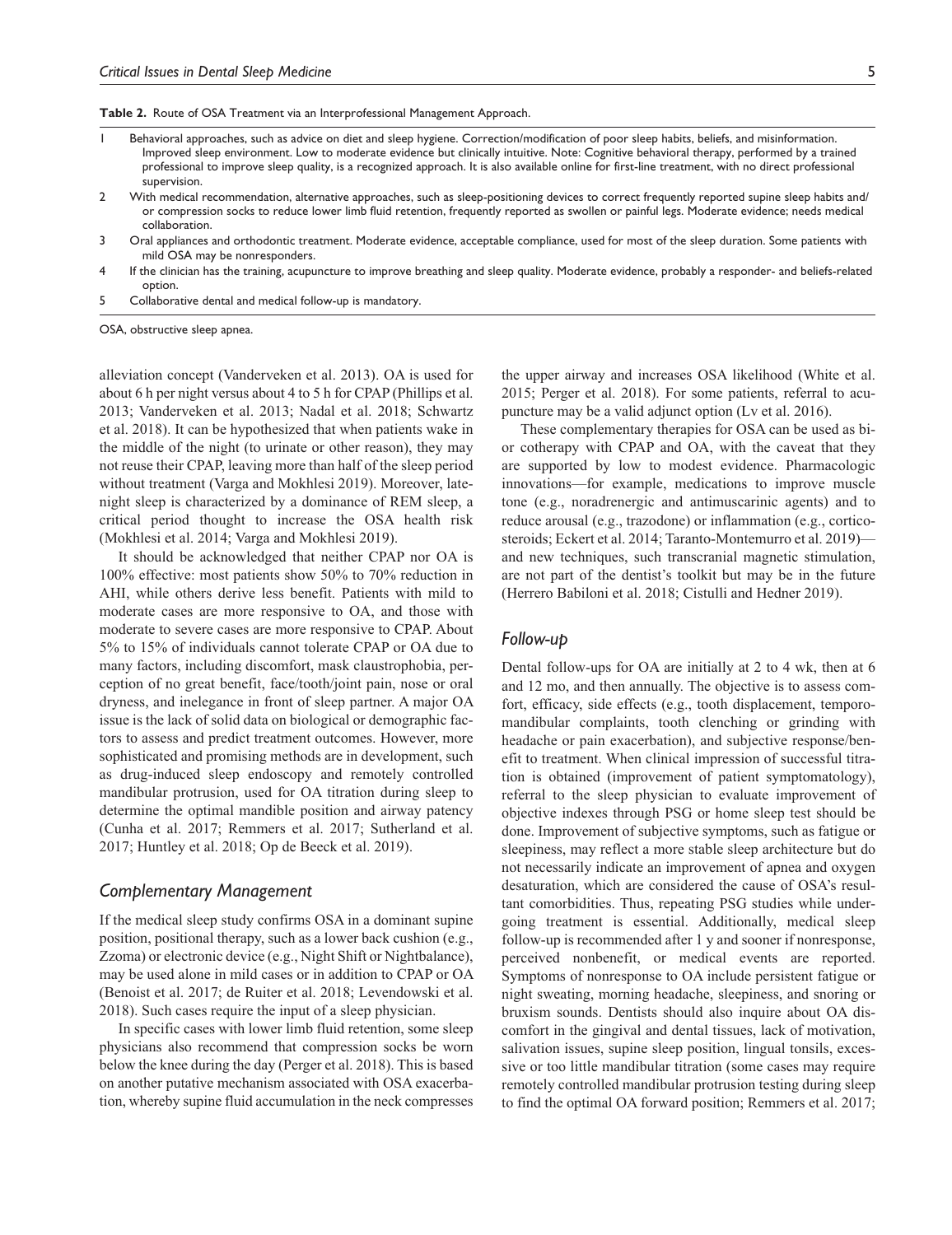Sutherland et al. 2017), and changes in health status. Patients should further be informed of the risk of concomitant changes in occlusion with OA (Hamoda et al. 2019; Marklund 2019).

## **Putative Action Mechanisms of OAs and Other Therapeutic Devices**

It is commonly agreed that airway collapse is the dominant OSA mechanism (Neelapu et al. 2017). This is further supported by the finding that 81% of the OSA population presents a collapsible airway, as measured by the critical pressure to close airway patency (Pcrit). These are subjects with anatomic OSA versus 19% of individuals with OSA without clear anatomic factors (Sutherland et al. 2012; Eckert 2018). Four traits have been proposed to contribute to OSA (Fig. 1): 1 anatomic (upper airway patency; i.e., narrow, crowded, or collapsible upper airway) and 3 nonanatomic (impaired muscle responsiveness, low arousal threshold, and impaired ventilator control; Deacon et al. 2016; Eckert 2018; Osman et al. 2018).

Currently, OA appears to work mainly on the anatomic traits, by mechanically opening the airway, preventing closure, and probably acting as a mandibular and tongue retainer. OA may also reduce sleep arousals in a subgroup of patients with OSA, and it appears to be more effective in individuals presenting a low loop gain of the ventilatory control reflex (see Nonanatomic Traits). CPAP may have additive actions to OA on anatomic and nonanatomic traits. OA effectiveness assessment is part of the ongoing efforts of international collaborative researchers (Almeida et al. 2014). Possible and probable mechanisms and characteristics contributing to the effectiveness of OA in patients with OSA are summarized in Figure 3.

### *Anatomic Traits*

Anatomic factors include retrognathia, high arched/deep palate, narrowed maxillary arch, high Mallampati score, large tonsils on pillars behind the tongue (Freidman criteria), large tongue size/volume, obesity (high body mass index), and large neck, as well as restricted oropharyngeal lateral wall space, compressed airway, hyoid bone position, and tongue fat accumulation (as observed in imaging studies). According to recent reports, 80% of subjects at risk for OSA may present some of these characteristics (Sutherland et al. 2012; Kim et al. 2014; Friedman et al. 2017; Neelapu et al. 2017; Eckert 2018; Turnbull et al. 2018).

In general, OA responders (i.e., reduction of AHI by 50% or <5, although controversial) are more likely to be younger and female and to have a low body mass index, a smaller neck, a narrower airway space/volume, and supine-dominant positional OSA (Eckert et al. 2013; Edwards et al. 2016; Eckert 2018; Sutherland, Lee, et al. 2018; Petri et al. 2019). Sleep position is also a critical factor for accurate OA assessment. A recent original study of which variables better predict OA-monobloc success concluded that positional OSA is the strongest OA-predictive variable (specificity and sensitivity = 70% and 80%), above sex, age, neck circumference, body mass index, and AHI (Petri et al. 2019). It remains to be confirmed whether positional OSA success is habit related or due to behavioral, physiologic, or medical (e.g., gastric reflux, back pain) causes. Additionally, the presence of oral tori is an additive anatomic risk factor that could be related to the impact of sleep position on exacerbation of OSA severity (to be confirmed; Ahn et al. 2019).

### *Nonanatomic Traits*

The first nonanatomic trait is the impaired response of airway dilatator muscles to reopen the airway. This is linked to the Pcrit. In patients with OSA and obesity, oropharyngeal muscle activity did not change with increased mandibular advancement, and Pcrit measures were performed with a CPAP and an OA in the mouth (Bamagoos et al. 2019). This complex experimental protocol suggests that OA induces little change in muscle responsiveness, supporting the passive action of OA. This topic merits further exploration.

The second nonanatomic trait is the low threshold to trigger a sleep arousal that contributes to airway opening. Sleep arousals are part of a natural repetitive physiologic activity during sleep that ensures survival in case of life-threatening events, such as low oxygenation or an external predator event. These are repeated 8 to 15 times per hour of sleep in an age-dependent manner. Arousal consists of a brief activation (3 to 10 s) of the autonomic cardiac and respiratory systems with a rise in brain activity at the cortical and subcortical levels, combined with a rise in upper airway and jaw muscle tone (Mayer et al. 2016). Sleep arousals are also closely linked to sleep bruxism onset in young healthy subjects. In relation to OSA, the cortical arousal increases genioglossus and tensor palatini muscle tone. Respiratory-related arousals occur mainly during the inspiratory phase (two-thirds) and less in the expiratory phase (onethird; Amatoury et al. 2018). In the expiration phase, much higher activity occurs in the tensor palatine muscle, which, importantly, is associated with snoring in the inspiratory phase. A systematic review/meta-analysis supports that OA may contribute significantly to reduce AHI and sleep arousal, although a thorough cause-and-effect analysis remains to be performed (Okuno et al. 2014).

The third nonanatomic trait is instability of the ventilator chemoreflex feedback control, called *loop gain*. When the oxygen level drops, the carbon dioxide rises in parallel. Over a certain delay, the system reacts under the control of the carotid sinus and respiratory brainstem center to force a higher breathing amplitude. A series of large breathing events that cause sleep instability is then seen on PSG traces. High loop gain is more effectively controlled by CPAP treatment. A study with a small sample size suggested that OA works better in individuals who present low loop gain (less breathing amplitude overshoot). These patients, called *responders*, represent a subset of subjects with a determined phenotype: mild anatomic compromise and lower loop gain (Edwards et al. 2016). Hence, OA may act by subtle passive and active mechanisms that trigger OSA events in a subgroup of patients with OSA.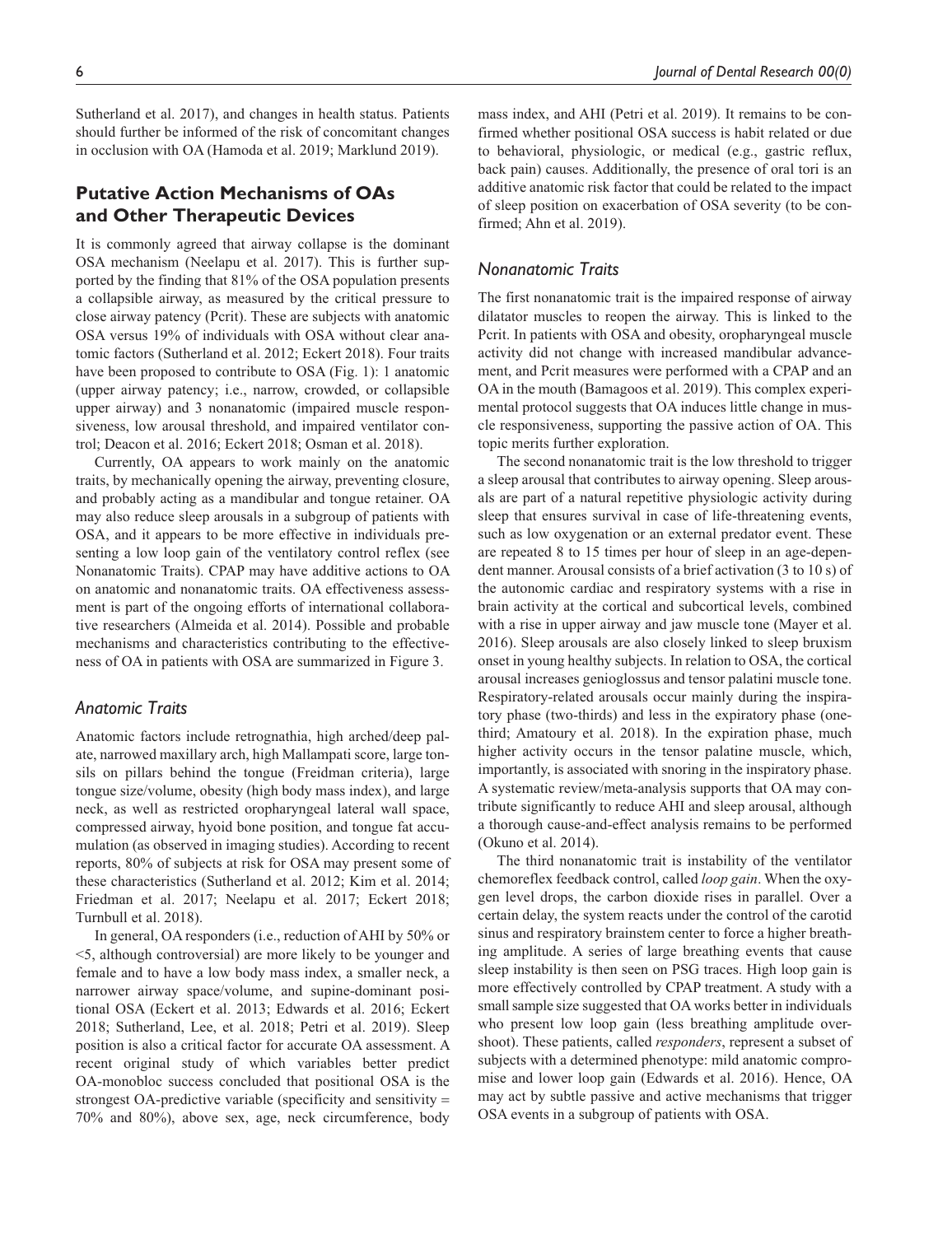Identification of treatment action mechanisms may help clinicians improve OSA treatment selection according to individual characteristics and traits, thereby improving the success likelihood. Although identification methods have progressed, many unresolved issues linger. In particular, trait stability over a night and over time is poorly understood. Furthermore, the causal role of traits in OSA is not well established: they could be consequences of OSA rather than causes. Moreover, although algorithms applied to clinical PSG and ideal mandible titration are promising, the measurement of these traits is not routinely available in clinical practice (Okuno et al. 2016; Shin et al. 2016; Sutherland et al. 2017; Cunha et al. 2018; Sutherland, Kairaitis, et al. 2018; Sutherland, Chapman, et al. 2019).

# **Dental Sleep Medicine: Future Directions**

Dental sleep medicine can be defined as a discipline performed by qualified dentists that "focuses on the management of OSA and sleep-related breathing disorders with OA therapy and upper airway surgery. It is also the discipline concerned with the study of the oral and maxillofacial causes and consequences of sleep-related problems" (Aarab and Lobbezoo 2018; Essick 2019). Given the challenges of treatment adherence (compliance) and efficacy/effectiveness, a multimodal approach to OSA management is now considered the standard of care (Figs. 1, 2; Table 2; Almeida et al. 2013; Phillips et al. 2013; Malhotra et al. 2015; Deacon et al. 2016; Shin et al. 2016; Eckert 2018). Consequently, treatments must be managed according to individual characteristics. Many issues remain to be more deeply explored and clarified (Table

1) to 1) improve diagnosis and 2) better assess the action mechanisms and modes of various treatments, including OAs. The aim is to determine the optimal OA design with the strongest effectiveness for each patient phenotype. One promising avenue is to develop algorithms to assist clinical decision making. Another is to apply machine learning approaches to advance the field of precision dental sleep medicine. The predictability of treatment choices (CPAP or OA with or without adjunct alternatives to surgery) according to individual characteristics needs to be improved (Sutherland, Almeida, et al. 2018; Cistulli and Sutherland 2019). Finally, further data should be obtained on some important oral health–related issues associated with the feasibility of OA implementation and its success,



**Figure 3.** Possible and probable mechanisms and characteristics contributing to oral appliance success in treating obstructive sleep apnea. BMI, body mass index; TMD, temporomandibular disorder.

such as risk of caries, periodontal disease, and oral health– related quality of life.

#### **Author Contributions**

G.J. Lavigne, A. Herrero Babiloni, C. Dal Fabbro, P.A. Cistulli, contributed to conception, design, and data acquisition, drafted and critically revised the manuscript; G. Beetz, contributed to design and data acquisition, drafted and critically revised the manuscript; K. Sutherland, N. Huynh, contributed to conception and data acquisition, drafted and critically revised the manuscript. All authors gave final approval and agree to be accountable for all aspects of the work.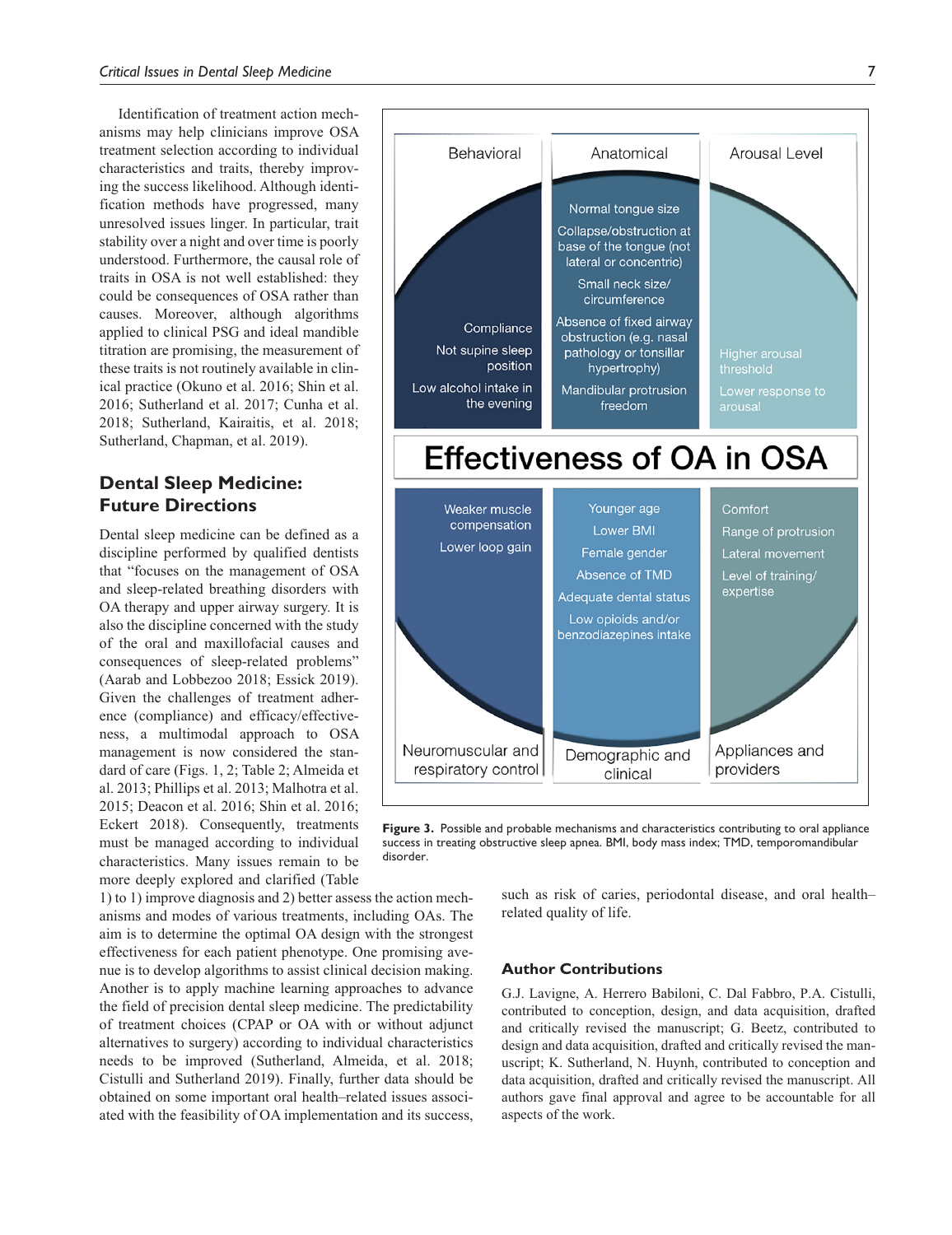#### **Acknowledgments**

G.J. Lavigne received a salary and research support from a Canadian Institutes of Health Research Canada Research Chair and free use of oral appliances from SomnoMed and Night Shifts with a no-strings-attached agreement for all results and publications. He also coedited a book on dental sleep medicine with Quintessence Publishing in 2009, from which he receives royalties. The book is being republished. N. Huynh and K. Sutherland received free use of oral appliances from SomnoMed for the present study, with a no-strings-attached agreement for all results and publications. P.A. Cistulli has an appointment to an endowed academic chair at the University of Sydney, which was established from ResMed funding. He has received research (equipment) support from ResMed, SomnoMed, and Zephyr Sleep Technologies for investigator-initiated studies. He is a consultant/adviser to Zephyr Sleep Technologies, ResMed (Narval), and Bayer. He has a pecuniary interest in SomnoMed related to a previous role in research and developmen (2004). He receives royalties from Quintessence Publishing and Wolters Kluwer (UpToDate). The authors declare no further conflicts of interest with respect to the authorship and/or publication of this article.

### **ORCID iD**

N. Huynh <https://orcid.org/0000-0003-4836-2476>

#### **References**

- Aarab G, Lobbezoo F. 2018. Dental sleep medicine redefined. Sleep Breath. 22(4):1233.
- Ahn SH, Ha JG, Kim JW, Lee YW, Yoon JH, Kim CH, Cho HJ. 2019. Torus mandibularis affects the severity and position-dependent sleep apnoea in non-obese patients. Clin Otolaryngol. 44(3):279–285.
- Almeida FR, Henrich N, Marra C, Lynd LD, Lowe AA, Tsuda H, Fleetham JA, Pliska B, Ayas N. 2013. Patient preferences and experiences of CPAP and oral appliances for the treatment of obstructive sleep apnea: a qualitative analysis. Sleep Breath. 17(2):659–666.
- Almeida FR, Vanderveken OM, Cistulli PA, Fleury B, Gagnadoux F, Hoekema A, Huynh NT, Hwang D, Kuna ST, Kushida CA, et al. 2014. Oral Appliance Network on Global Effectiveness (ORANGE): start-up and design description. J Dent Sleep Med. 1:17–20.
- Almoznino G, Benoliel R, Sharav Y, Haviv Y. 2017. Sleep disorders and chronic craniofacial pain: characteristics and management possibilities. Sleep Med Rev. 33:39–50.
- Amatoury J, Jordan AS, Toson B, Nguyen C, Wellman A, Eckert DJ. 2018. New insights into the timing and potential mechanisms of respiratoryinduced cortical arousals in obstructive sleep apnea. Sleep. 41(11).
- Anandam A, Patil M, Akinnusi M, Jaoude P, El-Solh AA. 2013. Cardiovascular mortality in obstructive sleep apnoea treated with continuous positive airway pressure or oral appliance: an observational study. Respirology (Carlton, Vic). 18(8):1184–1190.
- Bamagoos AA, Cistulli PA, Sutherland K, Ngiam J, Burke PGR, Bilston LE, Butler JE, Eckert DJ. 2019. Dose-dependent effects of mandibular advancement on upper airway collapsibility and muscle function in obstructive sleep apnea. Sleep. 42(6):zsz049.
- Benjafield AV, Ayas NT, Eastwood PR, Heinzer R, Ip MSM, Morrell MJ, Nunez CM, Patel SR, Penzel T, Pépin JL, et al. 2019. Estimation of the global prevalence and burden of obstructive sleep apnoea: a literature-based analysis. Lancet Respir Med. 7(8):687–698.
- Benoist L, de Ruiter M, de Lange J, de Vries N. 2017. A randomized, controlled trial of positional therapy versus oral appliance therapy for positiondependent sleep apnea. Sleep Med. 34:109–117.
- Berry RB, Budhiraja R, Gottlieb DJ, Gozal D, Iber C, Kapur VK, Marcus CL, Mehra R, Parthasarathy S, Quan SF, et al. 2012. Rules for scoring respiratory events in sleep: update of the 2007 AASM manual for the scoring of sleep and associated events. Deliberations of the Sleep Apnea Definitions Task Force of the American Academy of Sleep Medicine. J Clin Sleep Med. 8(5):597–619.
- Cistulli PA, Hedner J. 2019. Drug therapy for obstructive sleep apnea: from pump to pill? Sleep Med Rev. 46:A1–A3.
- Cistulli PA, Sutherland K. 2019. Phenotyping obstructive sleep apnoea bringing precision to oral appliance therapy. J Oral Rehabil [epub ahead of print 9 Jul 2019] in press. doi:10.1111/joor.12857
- Cunha TCA, Guimaraes TM, Almeida FR, Haddad FLM, Godoy LBM, Cunha TM, Silva LO, Tufik S, Bittencourt L. 2018. Using craniofacial characteristics to predict optimum airway pressure in obstructive sleep apnea treatment. Braz J Otorhinolaryngol [epub ahead of print 12 Dec 2018] in press. doi:10.1016/j.bjorl.2018.10.012
- Cunha TCA, Guimaraes TM, Schultz TCB, Almeida FR, Cunha TM, Simamoto PCJ, Bittencourt LRA. 2017. Predictors of success for mandibular repositioning appliance in obstructive sleep apnea syndrome. Braz Oral Res. 31:e37.
- Dal-Fabbro C, Garbuio S, D'Almeida V, Cintra FD, Tufik S, Bittencourt L. 2014. Mandibular advancement device and CPAP upon cardiovascular parameters in OSA. Sleep Breath. 18(4):749–759.
- de Ruiter MHT, Benoist LBL, de Vries N, de Lange J. 2018. Durability of treatment effects of the Sleep Position Trainer versus oral appliance therapy in positional OSA: 12-month follow-up of a randomized controlled trial. Sleep Breath. 22(2):441–450.
- de Vries GE, Wijkstra PJ, Houwerzijl EJ, Kerstjens HAM, Hoekema A. 2018. Cardiovascular effects of oral appliance therapy in obstructive sleep apnea: a systematic review and meta-analysis. Sleep Med Rev. 40:55–68.
- Deacon NL, Jen R, Li Y, Malhotra A. 2016. Treatment of obstructive sleep apnea: prospects for personalized combined modality therapy. Ann Am Thorac Soc. 13(1):101–108.
- Eckert DJ. 2018. Phenotypic approaches to obstructive sleep apnoea—new pathways for targeted therapy. Sleep Med Rev. 37:45–59.
- Eckert DJ, Malhotra A, Wellman A, White DP. 2014. Trazodone increases the respiratory arousal threshold in patients with obstructive sleep apnea and a low arousal threshold. Sleep. 37(4):811–819.
- Eckert DJ, White DP, Jordan AS, Malhotra A, Wellman A. 2013. Defining phenotypic causes of obstructive sleep apnea: identification of novel therapeutic targets. Am J Respir Crit Care Med. 188(8):996–1004.
- Edwards BA, Andara C, Landry S, Sands SA, Joosten SA, Owens RL, White DP, Hamilton GS, Wellman A. 2016. Upper-airway collapsibility and loop gain predict the response to oral appliance therapy in patients with obstructive sleep apnea. Am J Respir Crit Care Med. 194(11):1413–1422.
- Eichling PS, Sahni J. 2005. Menopause related sleep disorders. J Clin Sleep Med. 1(3):291–300.
- Essick GK. 2019. Commentary on "A new definition of dental sleep medicine." J Dent Sleep Med. 6(1).
- Friedman M, Salapatas AM, Bonzelaar LB. 2017. Updated Friedman staging system for obstructive sleep apnea. Adv Otorhinolaryngol. 80:41–48.
- Gjerde K, Lehmann S, Berge ME, Johansson AK, Johansson A. 2016. Oral appliance treatment in moderate and severe obstructive sleep apnoea patients non-adherent to CPAP. J Oral Rehabil. 43(4):249–258.
- Gjerde K, Lehmann S, Naterstad IF, Berge ME, Johansson A. 2018. Reliability of an adherence monitoring sensor embedded in an oral appliance used for treatment of obstructive sleep apnoea. J Oral Rehabil. 45(2):110–115.
- Hamoda MM, Almeida FR, Pliska BT. 2019. Long-term side effects of sleep apnea treatment with oral appliances: nature, magnitude and predictors of long-term changes. Sleep Med. 56:184–191.
- Heinzer R, Petitpierre NJ, Marti-Soler H, Haba-Rubio J. 2018. Prevalence and characteristics of positional sleep apnea in the hypnolaus population-based cohort. Sleep Med. 48:157–162.
- Heinzer R, Vat S, Marques-Vidal P, Marti-Soler H, Andries D, Tobback N, Mooser V, Preisig M, Malhotra A, Waeber G, et al. 2015. Prevalence of sleep-disordered breathing in the general population: the hypnolaus study. Lancet Respir Med. 3(4):310–318.
- Herrero Babiloni A, De Beaumont L, Lavigne GJ. 2018. Transcranial magnetic stimulation: potential use in obstructive sleep apnea and sleep bruxism. Sleep Med Clin. 13(4):571–582.
- Huntley C, Cooper J, Stiles M, Grewal R, Boon M. 2018. Predicting success of oral appliance therapy in treating obstructive sleep apnea using druginduced sleep endoscopy. J Clin Sleep Med. 14(8):1333–1337.
- Javaheri S, Barbe F, Campos-Rodriguez F, Dempsey JA, Khayat R, Javaheri S, Malhotra A, Martinez-Garcia MA, Mehra R, Pack AI, et al. 2017. Sleep apnea: types, mechanisms, and clinical cardiovascular consequences. J Am Coll Cardiol. 69(7):841–858.
- Joshi N, Hamdan AM, Fakhouri WD. 2014. Skeletal malocclusion: a developmental disorder with a life-long morbidity. J Clin Med Res. 6(6):399–408.
- Jung Y, Junna MR, Mandrekar JN, Morgenthaler TI. 2017. The National Healthy Sleep Awareness Project sleep health surveillance questionnaire as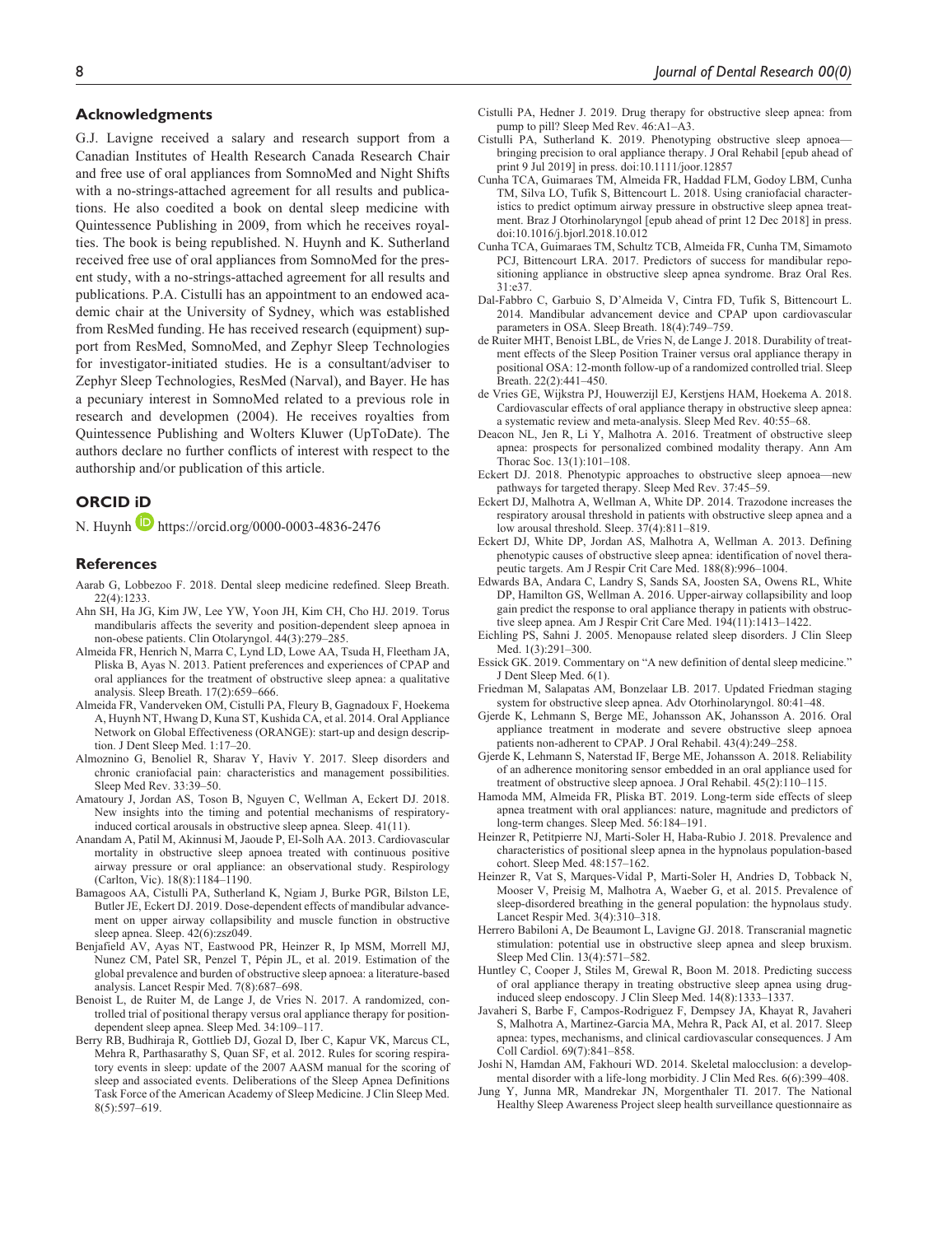an obstructive sleep apnea surveillance tool. J Clin Sleep Med. 13(9):1067– 1074.

- Keenan BT, Kim J, Singh B, Bittencourt L, Chen NH, Cistulli PA, Magalang UJ, McArdle N, Mindel JW, Benediktsdottir B, et al. 2018. Recognizable clinical subtypes of obstructive sleep apnea across international sleep centers: a cluster analysis. Sleep. 41(3). doi:10.1093/sleep/zsx214.
- Kim AM, Keenan BT, Jackson N, Chan EL, Staley B, Poptani H, Torigian DA, Pack AI, Schwab RJ. 2014. Tongue fat and its relationship to obstructive sleep apnea. Sleep. 37(10):1639–1648.
- Kim SA, Koo BB, Kim DE, Hwangbo Y, Yang KI. 2017. Factors affecting fatigue severity in patients with obstructive sleep apnea. Clin Respir J. 11(6):1045–1051.
- Kolla BP, Foroughi M, Saeidifard F, Chakravorty S, Wang Z, Mansukhani MP. 2018. The impact of alcohol on breathing parameters during sleep: a systematic review and meta-analysis. Sleep Med Rev. 42:59–67.
- Levendowski D, Cunnington D, Swieca J, Westbrook P. 2018. User compliance and behavioral adaptation associated with supine avoidance therapy. Behav Sleep Med. 16(1):27–37.
- Lisan Q, Van Sloten T, Marques Vidal P, Haba Rubio J, Heinzer R, Empana JP. 2019. Association of positive airway pressure prescription with mortality in patients with obesity and severe obstructive sleep apnea: the Sleep Heart Health Study. JAMA Otolaryngol Head Neck Surg. 145(6):509–515.
- Lopes T, Borba ME, Lopes R, Fisberg RM, Lemos Paim S, Vasconcelos Teodoro V, Zalcman Zimberg I, Crispim CA. 2019. Eating late negatively affects sleep pattern and apnea severity in individuals with sleep apnea. J Clin Sleep Med. 15(3):383–392.
- Lorenzi-Filho G, Almeida FR, Strollo PJ. 2017. Treating OSA: current and emerging therapies beyond CPAP. Respirology. 22(8):1500–1507.
- Lv ZT, Jiang WX, Huang JM, Zhang JM, Chen AM. 2016. The clinical effect of acupuncture in the treatment of obstructive sleep apnea: a systematic review and meta-analysis of randomized controlled trials. Evid Based Complement Alternat Med. 2016:8792167.
- Malhotra A, Orr JE, Owens RL. 2015. On the cutting edge of obstructive sleep apnoea: where next? Lancet Respir Med. 3(5):397–403.
- Mansukhani MP, Kolla BP, Wang Z, Morgenthaler TI. 2019. Effect of varying definitions of hypopnea on the diagnosis and clinical outcomes of sleepdisordered breathing: a systematic review and meta-analysis. J Clin Sleep Med. 15(5):687–696.
- Marcus CL, Brooks LJ, Draper KA, Gozal D, Halbower AC, Jones J, Schechter MS, Ward SD, Sheldon SH, Shiffman RN, et al. 2012. Diagnosis and management of childhood obstructive sleep apnea syndrome. Pediatrics. 130(3):e714–e755.
- Marklund M. 2019. Subjective versus objective dental side effects from oral sleep apnea appliances. Sleep Breath [epub ahead of print 1 May 2019] in press. doi:10.1007/s11325-019-01852-0
- Marshansky S, Mayer P, Rizzo D, Baltzan M, Denis R, Lavigne GJ. 2018. Sleep, chronic pain, and opioid risk for apnea. Prog Neuropsychopharmacol Biol Psychiatry. 87:234–244.
- Matsumoto T, Chin K. 2019. Prevalence of sleep disturbances: sleep disordered breathing, short sleep duration, and non-restorative sleep. Respir Investig. 57(3):227–237.
- Mayer P, Heinzer R, Lavigne G. 2016. Sleep bruxism in respiratory medicine practice. Chest. 149(1):262–271.
- Mohammadieh A, Sutherland K, Cistulli PA. 2017. Sleep disordered breathing: management update. Intern Med J. 47(11):1241–1247.
- Mokhlesi B, Finn LA, Hagen EW, Young T, Hla KM, Van Cauter E, Peppard PE. 2014. Obstructive sleep apnea during REM sleep and hypertension: results of the Wisconsin Sleep Cohort. Am J Respir Crit Care Med. 190(10):1158–1167.
- Nadal N, de Batlle J, Barbe F, Marsal JR, Sanchez-de-la-Torre A, Tarraubella N, Lavega M, Sanchez-de-la-Torre M. 2018. Predictors of CPAP compliance in different clinical settings: primary care versus sleep unit. Sleep Breath. 22(1):157–163.
- Nakai T, Matsuo A, Takata Y, Usui Y, Kitamura K, Chikazu D. 2018. Role of dental sleep medicine in management of patients with obstructive sleep apnea disorders using a team approach. Acta Odontol Scand. 76(8):605– 611.
- Neelapu BC, Kharbanda OP, Sardana HK, Balachandran R, Sardana V, Kapoor P, Gupta A, Vasamsetti S. 2017. Craniofacial and upper airway morphology in adult obstructive sleep apnea patients: a systematic review and metaanalysis of cephalometric studies. Sleep Med Rev. 31:79–90.
- Okubo M, Suzuki M, Horiuchi A, Okabe S, Ikeda K, Higano S, Mitani H, Hida W, Kobayashi T, Sugawara J. 2006. Morphologic analyses of mandible and upper airway soft tissue by MRI of patients with obstructive sleep apnea hypopnea syndrome. Sleep. 29(7):909–915.
- Okuno K, Pliska BT, Hamoda M, Lowe AA, Almeida FR. 2016. Prediction of oral appliance treatment outcomes in obstructive sleep apnea: a systematic review. Sleep Med Rev. 30:25–33.
- Okuno K, Sato K, Arisaka T, Hosohama K, Gotoh M, Taga H, Sasao Y, Hamada S. 2014. The effect of oral appliances that advanced the mandible forward and limited mouth opening in patients with obstructive sleep apnea: a systematic review and meta-analysis of randomised controlled trials. J Oral Rehabil. 41(7):542–554.
- Op de Beeck S, Dieltjens M, Verbruggen AE, Vroegop AV, Wouters K, Hamans E, Willemen M, Verbraecken J, De Backer WA, Van de Heyning PH, et al. 2019. Phenotypic labelling using drug-induced sleep endoscopy improves patient selection for mandibular advancement device outcome: a prospective study. J Clin Sleep Med. 15(8):1089–1099.
- Osman AM, Carter SG, Carberry JC, Eckert DJ. 2018. Obstructive sleep apnea: current perspectives. Nat Sci Sleep. 10:21–34.
- Peppard PE, Young T, Barnet JH, Palta M, Hagen EW, Hla KM. 2013. Increased prevalence of sleep-disordered breathing in adults. Am J Epidemiol. 177(9):1006–1014.
- Perger E, Jutant EM, Redolfi S. 2018. Targeting volume overload and overnight rostral fluid shift: a new perspective to treat sleep apnea. Sleep Med Rev. 42:160–170.
- Petri N, Christensen IJ, Svanholt P, Sonnesen L, Wildschiodtz G, Berg S. 2019. Mandibular advancement device therapy for obstructive sleep apnea: a prospective study on predictors of treatment success. Sleep Med. 54:187–194.
- Phillips B, Gozal D, Malhotra A. 2015. What is the future of sleep medicine in the United States? Am J Respir Crit Care Med. 192(8):915–917.
- Phillips CL, Grunstein RR, Darendeliler MA, Mihailidou AS, Srinivasan VK, Yee BJ, Marks GB, Cistulli PA. 2013. Health outcomes of continuous positive airway pressure versus oral appliance treatment for obstructive sleep apnea: a randomized controlled trial. Am J Respir Crit Care Med. 187(8):879–887.
- Ramar K, Dort LC, Katz SG, Lettieri CJ, Harrod CG, Thomas SM, Chervin RD. 2015. Clinical practice guideline for the treatment of obstructive sleep apnea and snoring with oral appliance therapy: an update for 2015. J Clin Sleep Med. 11(7):773–827.
- Remmers JE, Topor Z, Grosse J, Vranjes N, Mosca EV, Brant R, Bruehlmann S, Charkhandeh S, Zareian Jahromi SA. 2017. A feedback-controlled mandibular positioner identifies individuals with sleep apnea who will respond to oral appliance therapy. J Clin Sleep Med. 13(7):871–880.
- Rizzo D, Libman E, Creti L, Baltzan M, Bailes S, Fichten C, Lavigne G. 2018. Determinants of policy decisions for non-commercial drivers with OSA: an integrative review. Sleep Med Rev. 37:130–137.
- Sarkissian L, Kitipornchai L, Cistulli P, Mackay SG. 2019. An update on the current management of adult obstructive sleep apnoea. Aust J Gen Pract. 48(4):182–186.
- Schwartz M, Acosta L, Hung YL, Padilla M, Enciso R. 2018. Effects of CPAP and mandibular advancement device treatment in obstructive sleep apnea patients: a systematic review and meta-analysis. Sleep Breath. 22(3):555– 568.
- Shin W, Jen R, Li Y, Malhotra A. 2016. Tailored treatment strategies for obstructive sleep apnea. Respir Investig. 54(1):2–7.
- Sutherland K, Almeida FR, de Chazal P, Cistulli PA. 2018. Prediction in obstructive sleep apnoea: diagnosis, comorbidity risk, and treatment outcomes. Expert Rev Respir Med. 12(4):293–307.
- Sutherland K, Chapman JL, Cayanan EA, Lowth AB, Wong KKH, Yee BJ, Grunstein RR, Marshall NS, Cistulli PA. 2019. Parsing the craniofacial phenotype: effect of weight change in an obstructive sleep apnoea population. Sleep Breath [epub ahead of print 29 Mar 2019] in press. doi:10.1007/ s11325-019-01826-2
- Sutherland K, Kairaitis K, Yee BJ, Cistulli PA. 2018. From CPAP to tailored therapy for obstructive sleep apnoea. Multidiscip Respir Med. 13:44.
- Sutherland K, Keenan BT, Bittencourt L, Chen NH, Gislason T, Leinwand S, Magalang UJ, Maislin G, Mazzotti DR, McArdle N, et al. 2019. A global comparison of anatomic risk factors and their relationship to obstructive sleep apnea severity in clinical samples. J Clin Sleep Med. 15(4):629–639.
- Sutherland K, Lee RW, Cistulli PA. 2012. Obesity and craniofacial structure as risk factors for obstructive sleep apnoea: impact of ethnicity. Respirology (Carlton, Vic). 17(2):213–222.
- Sutherland K, Lee RWW, Chan TO, Ng S, Hui DS, Cistulli PA. 2018. Craniofacial phenotyping in Chinese and Caucasian patients with sleep apnea: influence of ethnicity and sex. J Clin Sleep Med. 14(7):1143–1151.
- Sutherland K, Ngiam J, Cistulli PA. 2017. Performance of remotely controlled mandibular protrusion sleep studies for prediction of oral appliance treatment response. J Clin Sleep Med. 13(3):411–417.
- Taranto-Montemurro L, Messineo L, Sands SA, Azarbarzin A, Marques M, Edwards BA, Eckert DJ, White DP, Wellman A. 2019. The combination of